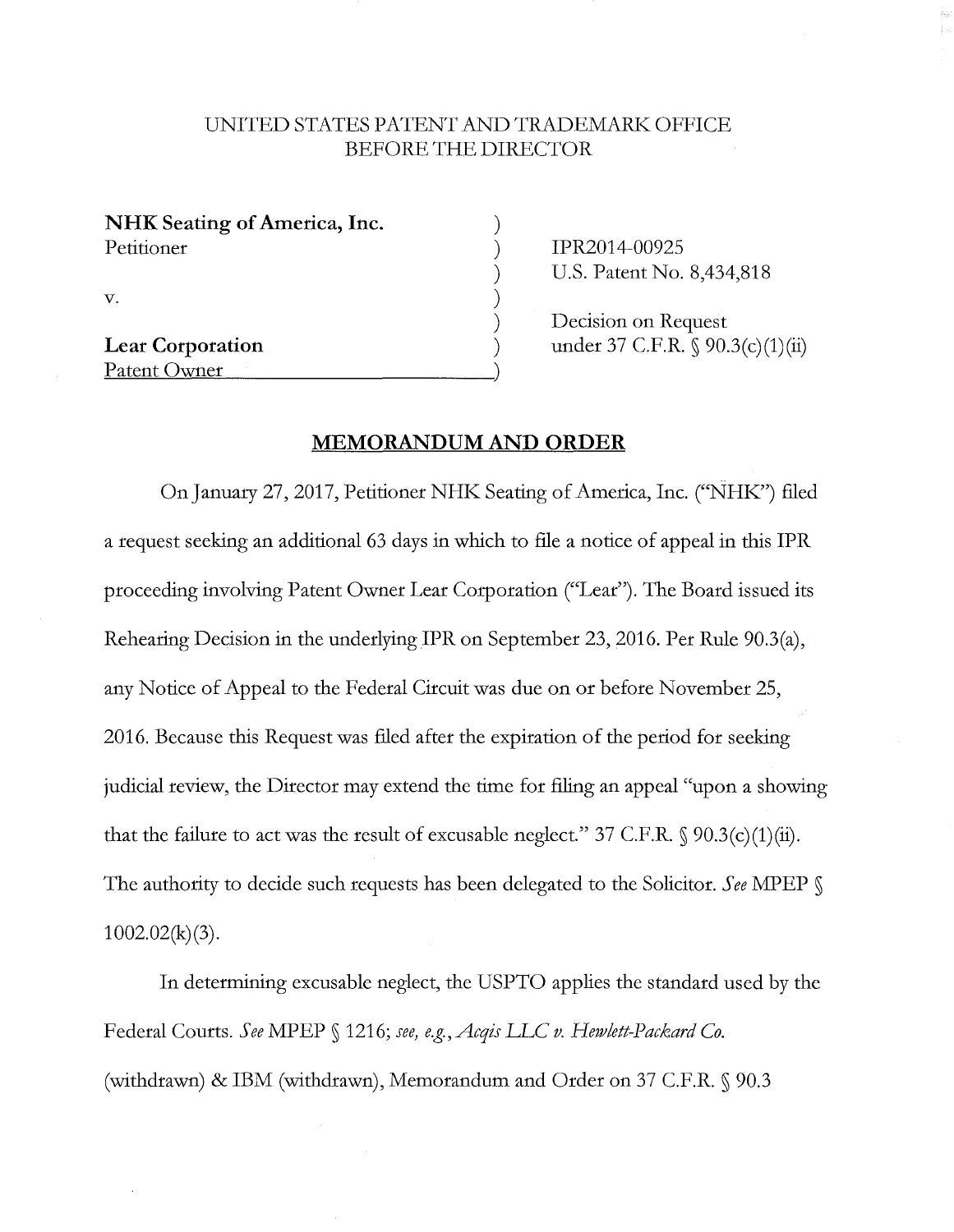Request *(Inter Partes* Reexam Control No. 95/001,475) (Oct. 2, 2015); *Rambus, Inc. v.* 

*Nvidia, Corp.,* Memorandum and Order on 37 C.F. R. § 90.3 Request *(Inter Partes* 

Reexam Control No.  $95/001,169$  (Jul. 11, 2013). The "excusable neglect" inquiry is

an equitable one, taking account of all relevant circumstances surrounding the party's omission. These include ... [1] the danger of prejudice to [another party], [2] the length of the delay and its potential impact on judicial proceedings, [3] the reason for the delay, including whether it was within the reasonable control of the movant, and [4] whether the movant acted in good faith.

*Pioneer Inv. Servs. Co. v. BrunswickAssocs. Ltd P'ship,* 507 U.S. 380,395 (1993).

Excusable neglect "is understood to encompass situations in which the failure to comply with a filing deadline is attributable to negligence." *Id* at 390; *see also Information Sys. and Networks Corp. v. United S fates,* 994 F.2d 792, 796 (Fed. Cir. 1993) (holding that a party's failure to answer a counterclaim based on the mistaken belief that no answer was required constituted excusable neglect for purposes of Fed. R. Civ. P. 60(b)). Moreover, "[a]lthough inadvertence, ignorance of the rules, or mistakes construing the rules do not usually constitute excusable neglect, it is clear that excusable neglect ... is a somewhat elastic concept and is not limited strictly to omissions caused by circumstances beyond control of the movant." *Pioneer,* 507 U.S. at 392 (internal quotation marks omitted). The third *Pioneer* factor—relating to why the filing was delayed-is generally considered the most important factor in the analysis. *See, e.g., FirstHealth of the Carolinas, Inc. v. Carejirst of Maryland, Inc.,* 479 F.3d 825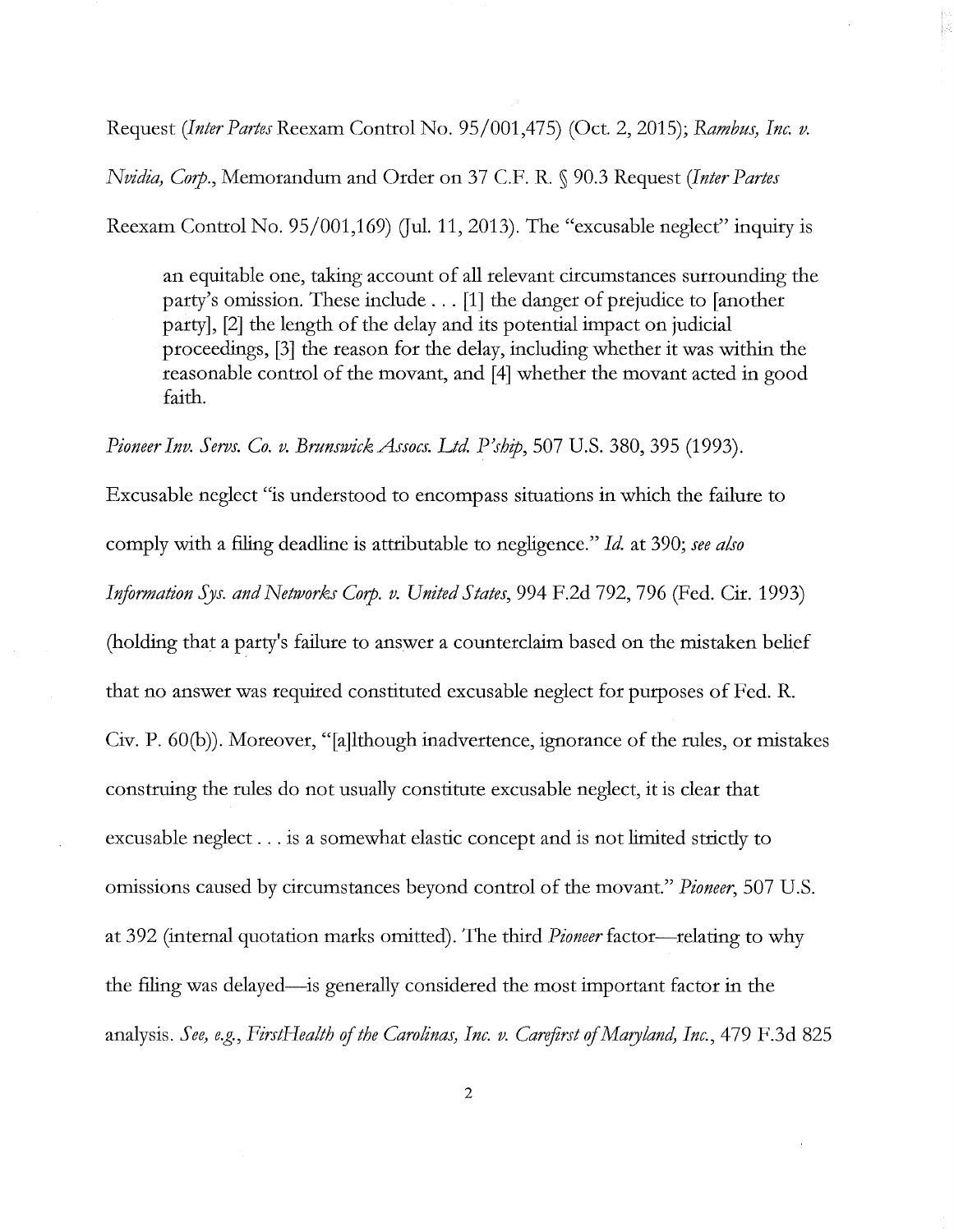(Fed. Cir. 2007); *Pumpkin Ltd. v. The Seed Corps,* 43 USPQ2d 1582, 1587 n.7 (ITAB 1997).

NHK explains that it did not meet the 63-day filing deadline because it was unaware that the Board had issued its Rehearing Decision. NHK asserts that it never received the Rehearing Decision and only became aware of its existence on December 13, 2016. *See* Req. at 2. NHK states that it then "immediately called the Board and the representative of the Board informed Petitioner that the Board records indicated that the Board inadvertently did not serve the Decision." *Id* NHK maintains that the Board indicated it would schedule a conference call and re-date the Rehearing Decision. *See id*. The record indicates that on January 24, 2017, NHK sent an email to the Board regarding the conference call and decision "re-dating." *See* Lear's Opposition to NHK's Petition for Extension of Time ("Lear Opp.") at Exh. B. On January 25, 2017, the Board communicated with NHK and Lear, explaining that the Board would not schedule a conference call or "re-date" the Rehearing Decision. *See*  Req. at 1-2; Lear Opp. at Exh. B. Rather, the Board instructed NHK to the "guidance provided in 37 C.F.R. § 90.3(c)" regarding extensions of time for filing an appeal. Lear Opp. at Exh. B; *see* Req. at 1-2. Lear then filed the underlying Request two days later on January 27, 2017.

On the critical third factor, NHK represents that it missed the deadline because it did not receive the Rehearing Decision and did not become aware of it until after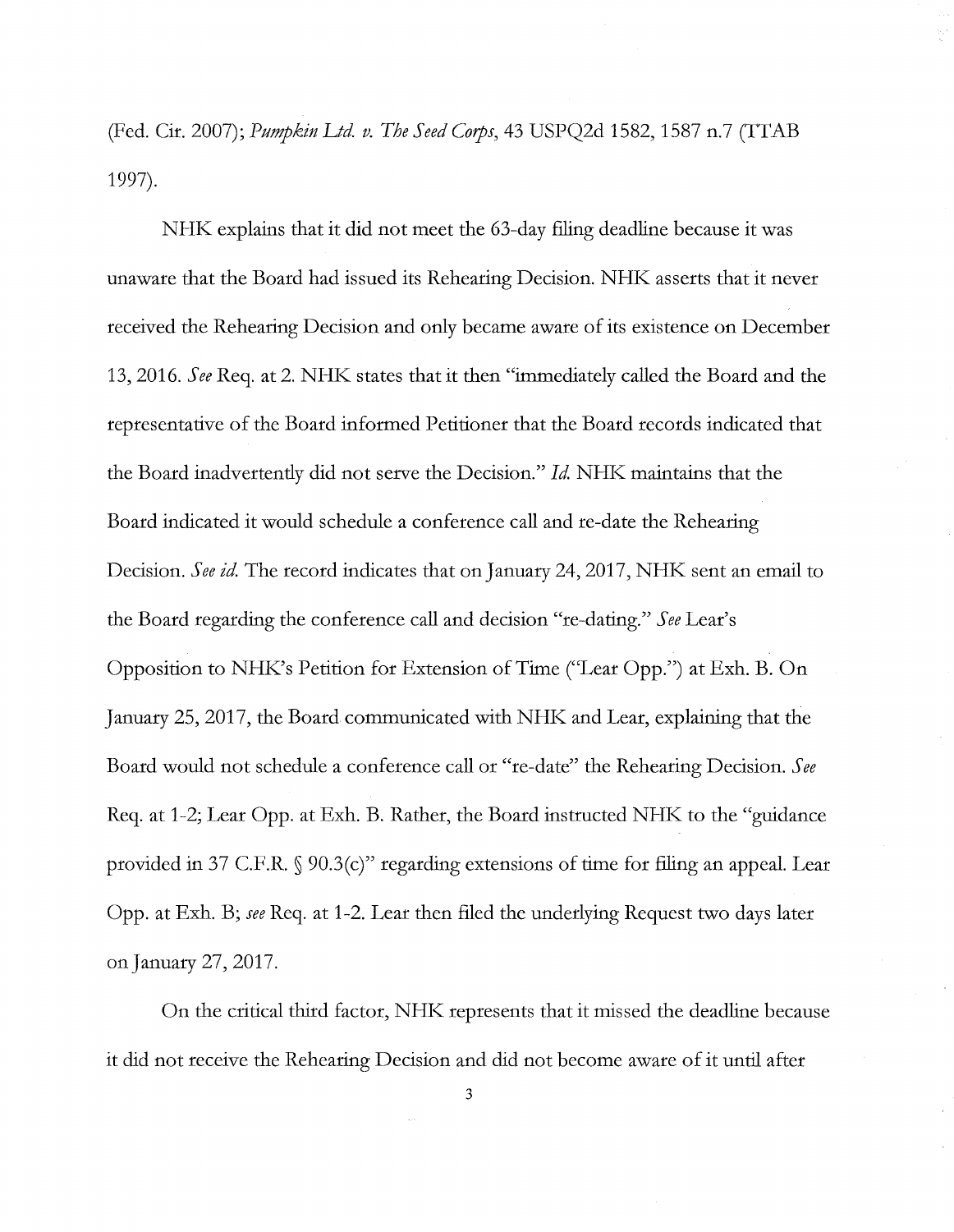the deadline had passed. There is no affirmative evidence in the record that the Rehearing Decision was not mailed in accordance with usual PTAB practice other than NHK's representations. But Lear's Opposition here did not proffer any objection to that representation. And NHK's January 24, 2017 email to the PTAB contained the allegation, and the PTAB's January  $25<sup>th</sup>$  email response did not disagree with it. Thus, the Director accepts NHK's representation that it did not receive notice of the Rehearing Decision before the filing deadline. Under those circumstances, the third *Pioneer* factor weighs in favor of granting the requested relief.

The other *Pioneer* factors similarly weigh in favor of granting the request. The Director finds that there is no danger of prejudice to other proceedings or parties based on the existing record. Nor is there evidence of bad faith conduct by NHK. As discussed above, the Director accepts that NHK's representation that it did not receive the Rehearing Decision in a timely fashion. While parties should make efforts to monitor the status of their judicial and administrative proceedings, it cannot be debated that the PTAB typically communicates decisions and other relevant papers to the involved parties. Relying on that normal practice is certainly reasonable. Lear protests that NHK's failure to act cannot be the result of "excusable neglect" because "NHK failed to seek this relief as soon as reasonably possible." Lear Opp. at 1. While the amount of time elapsed between the missed deadline and when additional time is sought is relevant under the *Pioneer* factors, the Director does not find that the period

4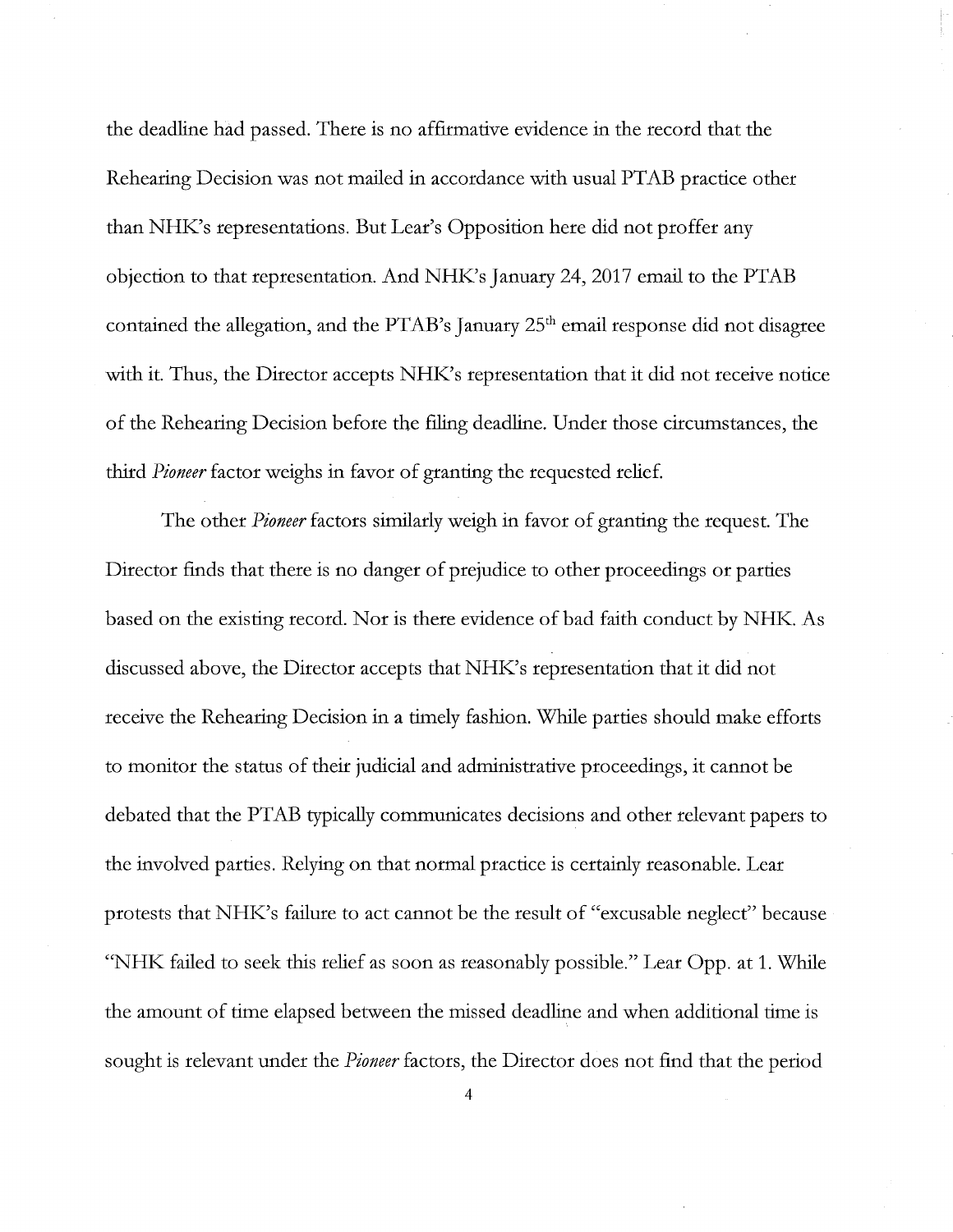between the missed November 25, 2016 deadline and the January 27, 2017 filing of the underlying Request is abnormally or impermissibly long. That is particularly true under the circumstances of this case, where the record indicates that NHK took reasonable steps to remedy the missed deadline once it became aware of it. NHK. promptly contacted the Board about how to proceed after learning of the Rehearing Decision on December 13, 2016, and then immediately filed the underlying Request after receiving the Board's response in January, 2017. Lear suggests that NHK should have done something between calling the Board and filing the underlying Request *(see*  Lear Opp. at 3), but it was reasonable for NHK to await action from the Board given the posture of the proceedings. NHK's conduct certainly does not rise to the level of "bad faith" conduct.

Thus, on balance, the Director finds that application of the *Pioneer* factors here weighs in favor of granting NHK's Request. However, NHK's Request seeks 63 additional days from the date of this Order in which to file its notice of appeal, which is the appeal period provided under Rule 90. NHK does not offer a reason for why it needs such a long extension and none is apparent. NHK already had more than a month to consider the merits of seeking judicial review in this IPR proceeding when it filed the Request. And NHK has had the period between the filing of its Request and this Decision for that deliberation as well. Given these considerations, the Director will grant a shorter extension period of 30 additional days from the date of this Order.

5